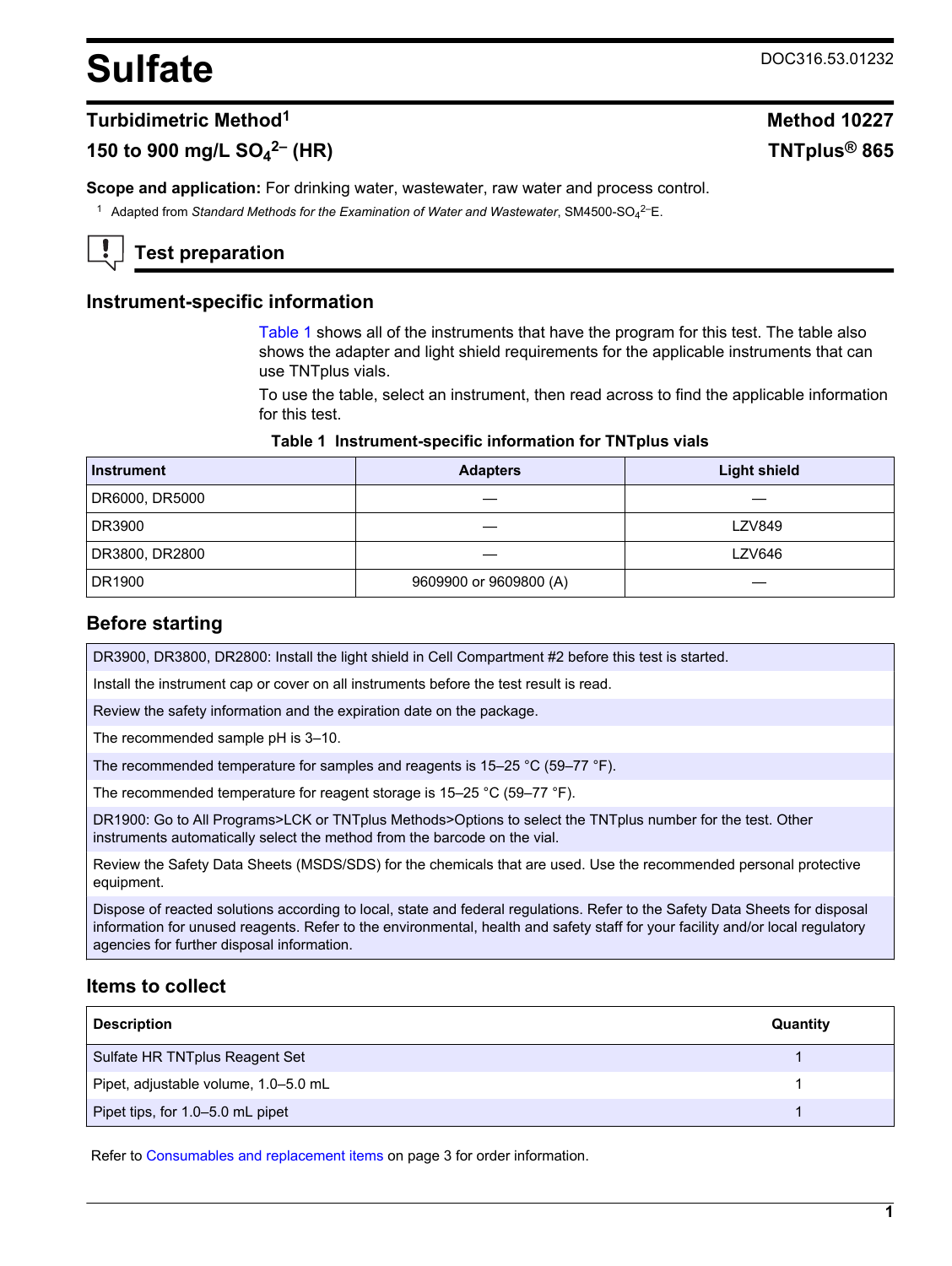## **Sample collection and storage**

- Collect samples in clean glass or plastic bottles.
- Analyze samples within 3 hours after collection for best results.
- To preserve samples for later analysis, keep the samples at or below 6  $\degree$ C (43  $\degree$ F) for up to 28 days.
- Let the sample temperature increase to room temperature before analysis.

# **Test procedure**



**1.** Use a pipet to add 2.0 mL of sample to the test vial.



**2.** Add one level spoonful of Reagent A to the vial.



**3.** Immediately tighten the cap on the vial and **invert for 1 minute**.



**4.** Start the reaction time of 30 seconds.



**5.** Clean the vial.



**6.** DR1900 only: Select program 865. Refer to [Before starting](#page-0-0) on page 1.



**7.** Insert the vial into the cell holder. DR1900 only: Push **READ**. Results show in mg/L  $SO_4^{2-}$ .

## **Interferences**

Table 2 shows that the ions were individually examined to the given concentrations and do not cause interference. No cumulative effects or influences of other ions were found. Verify the measurement results with sample dilutions or standard additions.

## **Table 2 Interfering substances**

| Interfering substance                                                                                                                                                                                                                                 | Interference level |
|-------------------------------------------------------------------------------------------------------------------------------------------------------------------------------------------------------------------------------------------------------|--------------------|
| $K^+$ , Na <sup>+</sup>                                                                                                                                                                                                                               | 2000 mg/L          |
| $ Ca^{2+}$ , NO <sub>3</sub> <sup>-</sup> , CI <sup>-</sup>                                                                                                                                                                                           | 1000 mg/L          |
| $\vert$ Cd <sup>2+</sup> , Cr <sup>3+</sup> , Cu <sup>2+</sup> , Fe <sup>2+</sup> , Fe <sup>3+</sup> , Mg <sup>2+</sup> , Mn <sup>2+</sup> , NH <sub>4</sub> <sup>+</sup> , Ni <sup>2+</sup> , Si <sup>2+</sup> , Sn <sup>2+</sup> , Zn <sup>2+</sup> | 500 mg/L           |
| $ $ Al <sup>3+</sup> , Pb <sup>2+</sup> , Hg <sup>2+</sup> , PO <sub>4</sub> <sup>3-</sup> , CO <sub>3</sub> <sup>2-</sup> , I <sup>-</sup> , CN <sup>-</sup> , NO <sub>2</sub> <sup>-</sup>                                                          | 50 mg/L            |
| $Cr^{6+}$                                                                                                                                                                                                                                             | $20 \text{ mq/L}$  |
| $Ag+$                                                                                                                                                                                                                                                 | 2.5 mg/L           |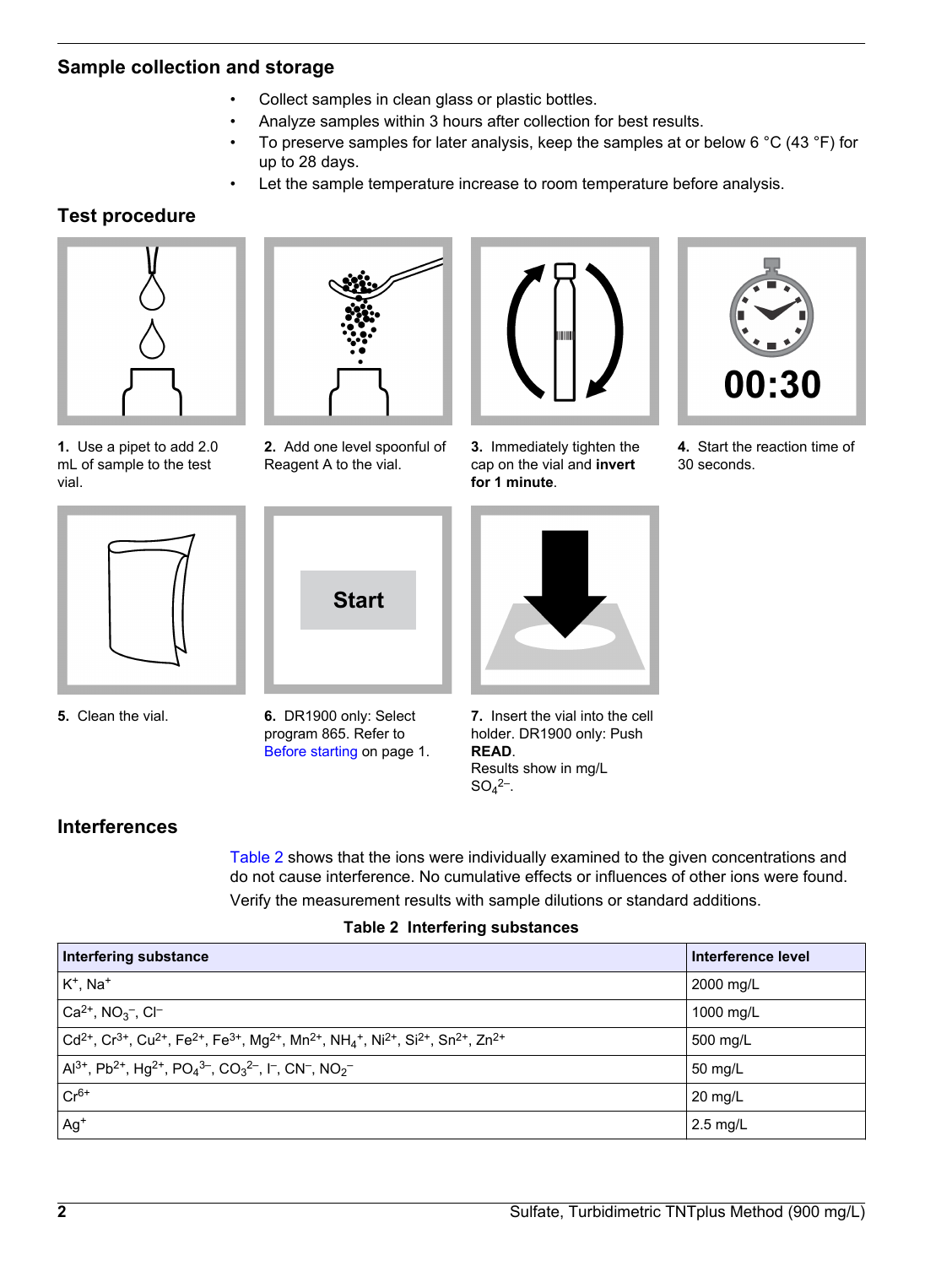# <span id="page-2-0"></span>**Accuracy check**

#### **Standard Solution Method—mixed parameter standard**

Use the standard solution method to validate the test procedure, the reagents and the instrument.

Items to collect:

- Wastewater Influent Standard Solution, Mixed Parameter (contains 400 mg/L  $SO_4^2$ )
- **1.** Use the test procedure to measure the concentration of the standard solution.
- **2.** Compare the expected result to the actual result.

*Note: The factory calibration can be adjusted slightly with the standard adjust option so that the instrument shows the expected value of the standard solution. The adjusted calibration is then used for all test results. This adjustment can increase the test accuracy when there are small variations in the reagents or instruments.*

#### **Standard Solution Method—prepare standard**

Use the standard solution method to validate the test procedure, the reagents and the instrument.

Items to collect:

- Sulfate Standard Solution, 2500-mg/L
- 100-mL volumetric flask, Class A
- 20.0-mL volumetric pipet, Class A and pipet filler safety bulb
- Deionized water
- **1.** Prepare a 500-mg/L sulfate standard solution as follows:
	- **a.** Use a pipet to add 20.0 mL of a 2500-mg/L sulfate standard solution into the volumetric flask.
	- **b.** Dilute to the mark with deionized water. Mix well. Prepare this solution daily.
- **2.** Use the test procedure to measure the concentration of the prepared standard solution.
- **3.** Compare the expected result to the actual result.

*Note: The factory calibration can be adjusted slightly with the standard adjust option so that the instrument shows the expected value of the standard solution. The adjusted calibration is then used for all test results. This adjustment can increase the test accuracy when there are small variations in the reagents or instruments.*

## **Summary of Method**

Sulfate ions in the sample react with barium chloride in aqueous solution and form a precipitate of barium sulfate. The measurement wavelength is 880 nm (DR2800: 890 nm; DR1900: 800 nm).

## **Consumables and replacement items**

#### **Required reagents**

| <b>Description</b>             | <b>Quantity/Test</b> | Unit      | ltem no.      |
|--------------------------------|----------------------|-----------|---------------|
| Sulfate HR TNTplus Reagent Set |                      | $25$ /pkq | <b>TNT865</b> |

#### **Required apparatus**

| <b>Description</b>                   | <b>Quantity/test</b> | Unit   | Item no.      |
|--------------------------------------|----------------------|--------|---------------|
| Pipet, adjustable volume, 1.0-5.0 mL |                      | each   | <b>BBP065</b> |
| Pipet tips, for 1.0-5.0 mL pipet     |                      | 75/pkg | BBP068        |
| Light shield, DR3800, DR2800, DR2700 |                      | each   | <b>LZV646</b> |
| Light shield, DR3900                 |                      | each   | <b>LZV849</b> |